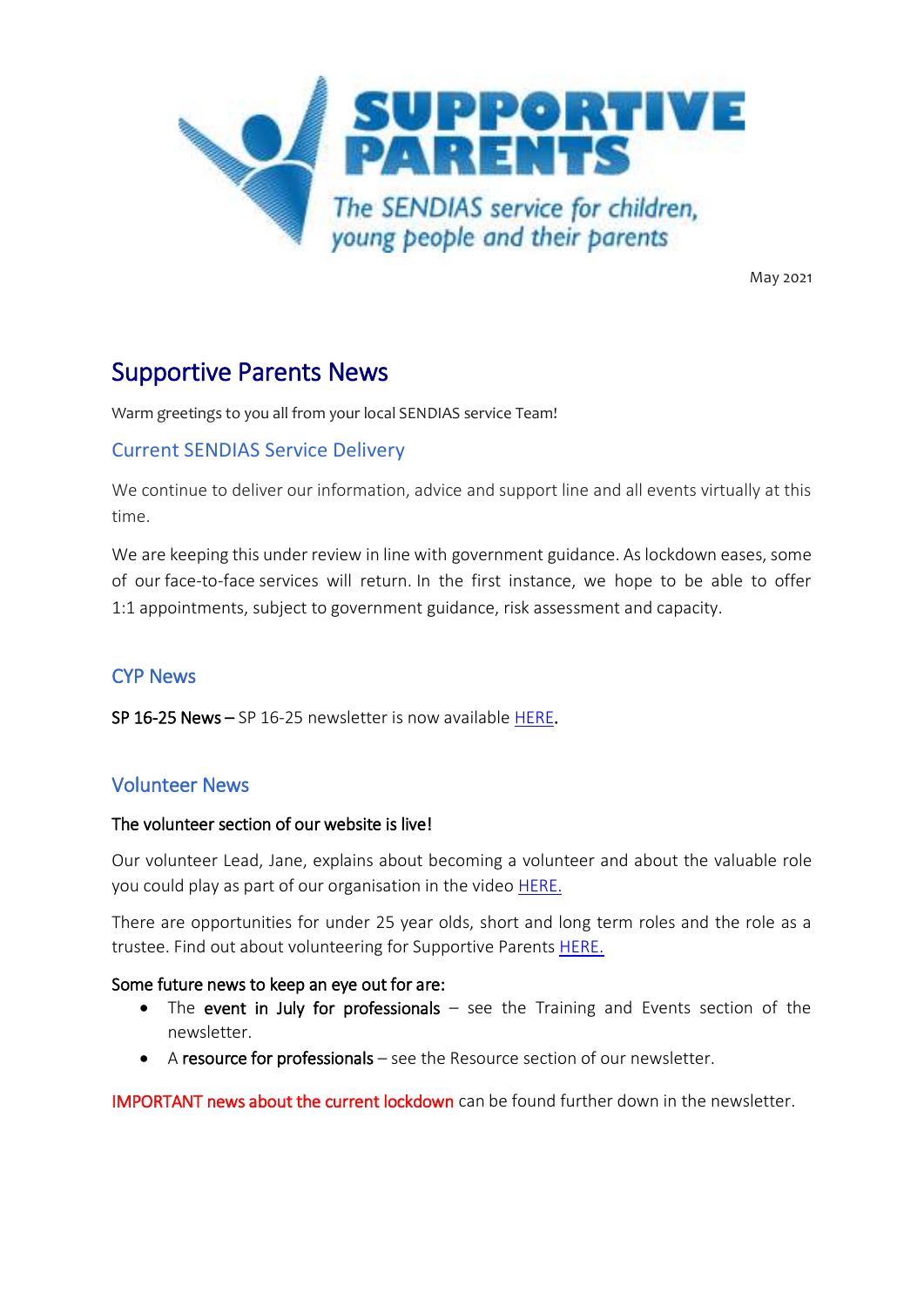## Education and SEND

- IPSEA Update on Covid-19, school reopening and SEN provision up to date guidance on how Covid-19 measures affect children and young people with SEN - [IPSEA update on](https://www.ipsea.org.uk/News/ipsea-update-on-covid-19-school-closures-and-sen-provision)  [COVID-19 and SEN provision | \(IPSEA\) Independent Provider of Special Education Advice.](https://www.ipsea.org.uk/News/ipsea-update-on-covid-19-school-closures-and-sen-provision)
- $-$  Department for Education guide about home schooling and elective home education in light of the pandemic and the increased numbers of elective home education this information was produced to give advice to parents. You can find this [HERE.](https://dfemedia.blog.gov.uk/2020/10/20/all-you-need-to-know-about-home-schooling-and-elective-home-education-ehe/)
- $-$  Council for Disabled Children a new guide on EHCP outcomes for parents can be found [HERE.](https://councilfordisabledchildren.org.uk/help-resources/resources/education-health-and-care-plans-outcomes-explainers)

## Training and Events

## Events for Professionals

#### Wednesday 14<sup>th</sup> July

This virtual event with us is for professionals working with children and young people with additional needs and their families. It is an opportunity to find out how as the Special Educational Needs and Disabilities Information Advice and Support Service (SENDIASS), Supportive Parents, can work with professionals to improve outcomes for children, young people and their families.  

The event will include a presentation with a Q and A session. Appointments can be booked for 1:1 information, advice and support from one of our trained advisors. For more information and to book, see [HERE.](https://www.eventbrite.co.uk/e/information-day-for-professionals-tickets-156488383969)

#### Other Local Events for Professionals

#### Thursday 24<sup>th</sup> of June

The Sensory Support service is offering an opportunity to learn about understanding to support children and young people with Cerebral Visual Impairment (CVI). This is for TA's, SENCO's, class teachers, educational practitioners, parents and carers and other professionals. There is a cost involved to access this online session. Session is on the 24<sup>th</sup> of June, 1:00 to 3:15pm via Teams. Booking until 10<sup>th</sup> of June. Find out more [HERE.](https://www.bristol.gov.uk/documents/2193095/4483453/CVI_course_2021.pdf/41b41435-d662-da8f-5a70-34433cea9adf?t=1619452670923)

## Events for Parents and Carers

#### Virtual Support Group Sessions

Book a FREE place at our virtual support group for either the Day (10:30-11:30am) or Evening session (7-8pm) by following the links provided: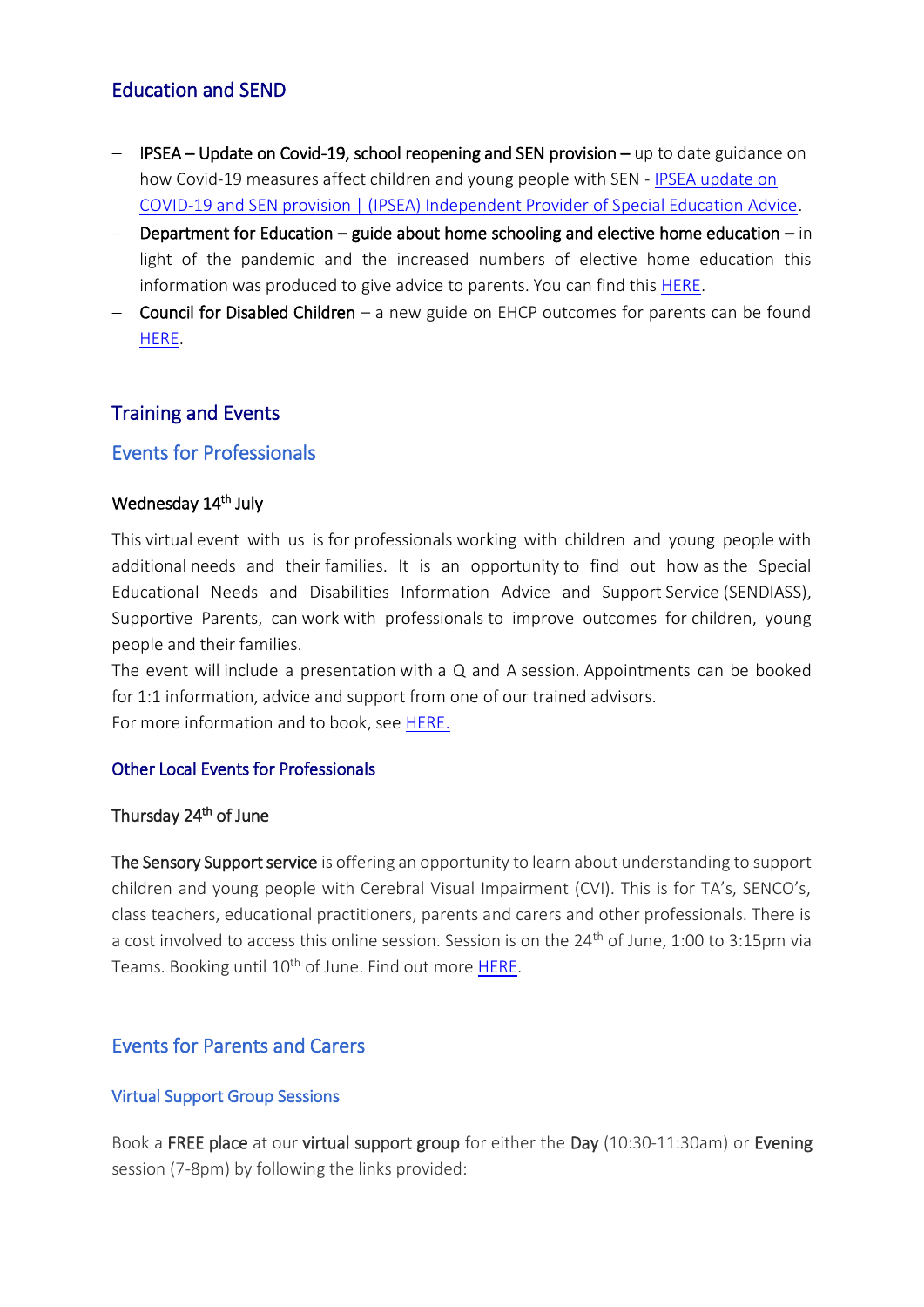• 24<sup>th</sup> of June 2021 – SEND & You: Transitions.

To book a free space, follow the link.

- 20<sup>th</sup> of July 2021 SEND & You: General questions and discussion.
- To book a free space, follow the [link.](https://www.eventbrite.co.uk/e/south-gloucestershire-send-and-you-general-questions-and-discussion-tickets-156741306467)
- 26<sup>th</sup> of August 2021 SEND & You: Surviving the Holidays.

To book a free space, follow the [link.](https://www.eventbrite.co.uk/e/south-gloucestershire-send-and-you-surviving-the-holidays-tickets-156742341563)

#### Other Local Events and Support

South Glos Parent Carers (SGPC) offers a range of support for parents and those with parental responsibility in the area. Have a look at what is on offer [HERE.](https://www.sglospc.org.uk/support-groups)

Keep an eye out for our combined events on the calendar!

## **Resources**

#### NEW Resources Available for you:

- Our Tribunal Information series available [HERE.](https://www.supportiveparents.org.uk/resources/information-series/)
- We know that some families are still looking at school placements. Have a look at our resource guide for parents with children with Special Educational Needs and Disabilities (SEND), called ['Choosing a school for your child'](https://www.supportiveparents.org.uk/wp-content/uploads/2020/11/Choosing-a-school-for-your-child.pdf).

## National Resources

- Contact find out about current parent workshops and support including free 1:1 sessions for support [HERE.](https://contact.org.uk/help-for-families/family-workshops-and-events/)
- Buzz a website created by the National Deaf Children's Association for deaf young people aged 8 to 18 in the UK. It is a safe, online space created by deaf young people for deaf young people. Please find the website [HERE.](https://buzz.org.uk/)
- Mind mental health information and support for adults and young people. Specific information and advice regarding the effect of the coronavirus can be found [HERE.](https://www.mind.org.uk/information-support/coronavirus/)
- Sibs resources and information on supporting siblings who have a disabled brother or sister. Find more information [HERE.](https://www.sibs.org.uk/about-sibs/)

# Consultation and Feedback

We have been asking those of you who have used our service for detailed feedback and we have also been asking professionals about how our service can be an effective partner.

Thank you very much to everyone who has responded. We are collating responses and will feedback once this work is complete.